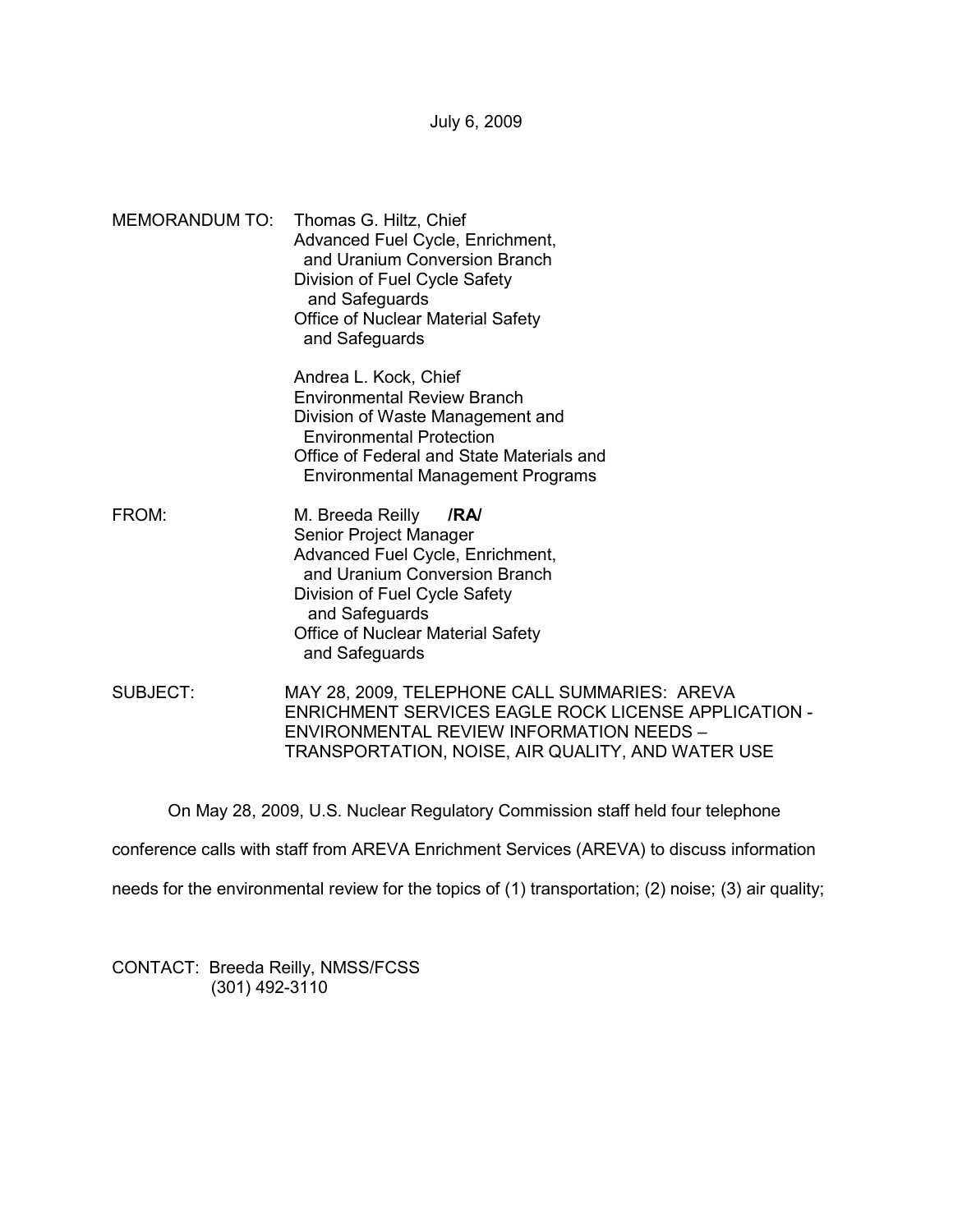and (4) water use. I am enclosing the telephone summaries of these calls for your use. The summary contains no proprietary or classified information.

Docket: 70-7015

Enclosures: As stated

cc: Stan Day, AREVA Bruce Biwer, Argonne National Laboratory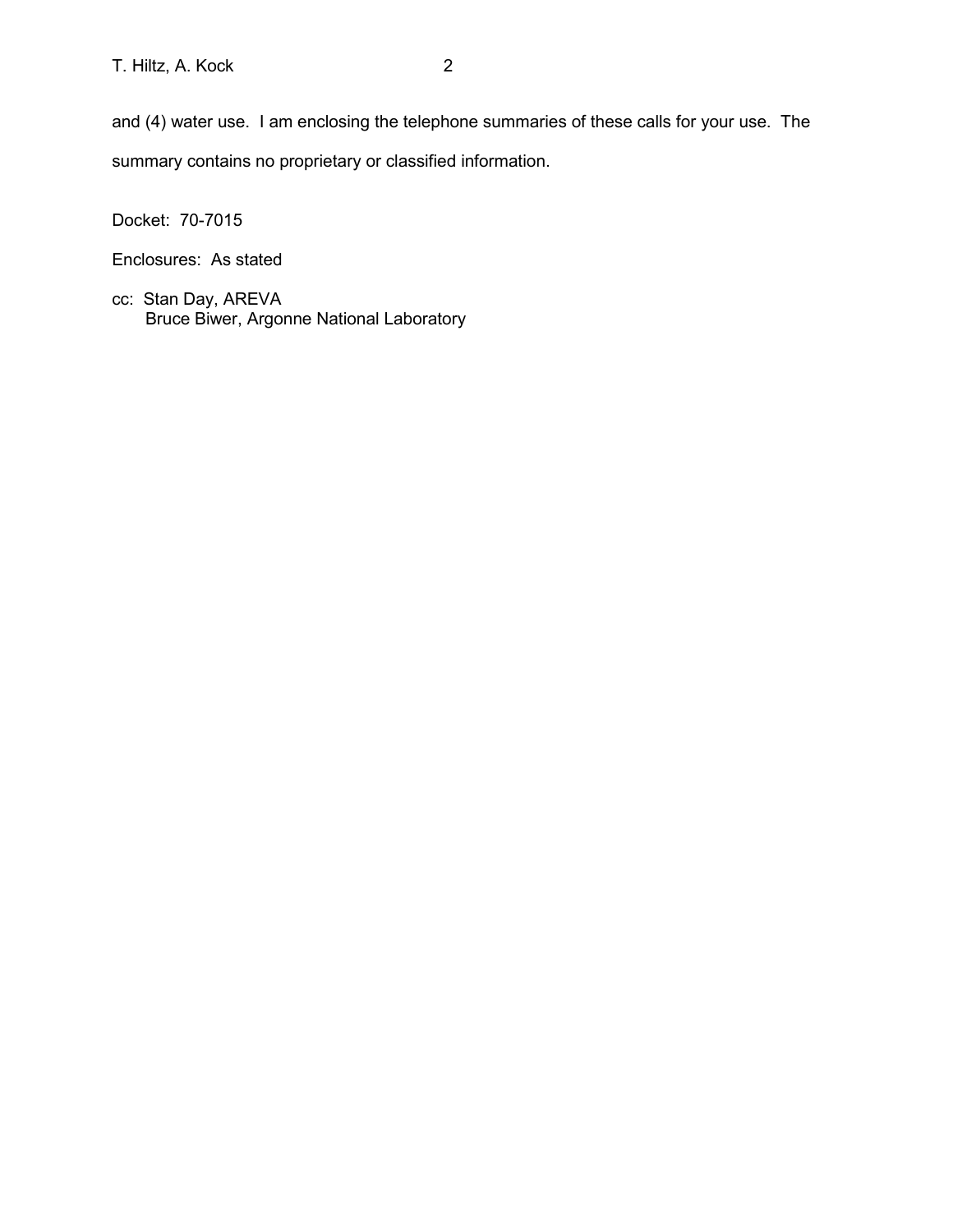and (4) water use. I am enclosing the telephone summaries of these calls for your use. The summary contains no proprietary or classified information.

Docket: 70-7015

Enclosures: As stated

cc: Stan Day, AREVA Bruce Biwer, Argonne National Laboratory

| DISTRIBUTION:<br>MBailey/FFLD<br>RVirgilio/FMSE<br>DMcIntyre/OPA<br>MGeorge/FSME | LClark/OGC<br>GKulesa/FSME<br>MWeber/NMSS<br>JPark/FSME | CSafford/OGC<br>JWeil/OCA<br>DSeymour/RII<br>SEchols/FCSS | DDorman/FCSS YFaraz/FCSS<br>RTrojanowski/RII<br>JHenson/RII<br><b>TGody/RII</b><br>MSheikh/RII |  |
|----------------------------------------------------------------------------------|---------------------------------------------------------|-----------------------------------------------------------|------------------------------------------------------------------------------------------------|--|
| ML091770255                                                                      |                                                         |                                                           |                                                                                                |  |
| <b>OFFICE</b>                                                                    | NMSS/AFCB                                               | NMSS/AFCB                                                 | NMSS/AFCB                                                                                      |  |
| <b>NAME</b>                                                                      | <b>BReilly</b>                                          | CGibbs                                                    | THiltz                                                                                         |  |
| <b>DATE</b>                                                                      | 6/26/09                                                 | 7/1/09                                                    | 7/6/09                                                                                         |  |

**OFFICIAL RECORD COPY**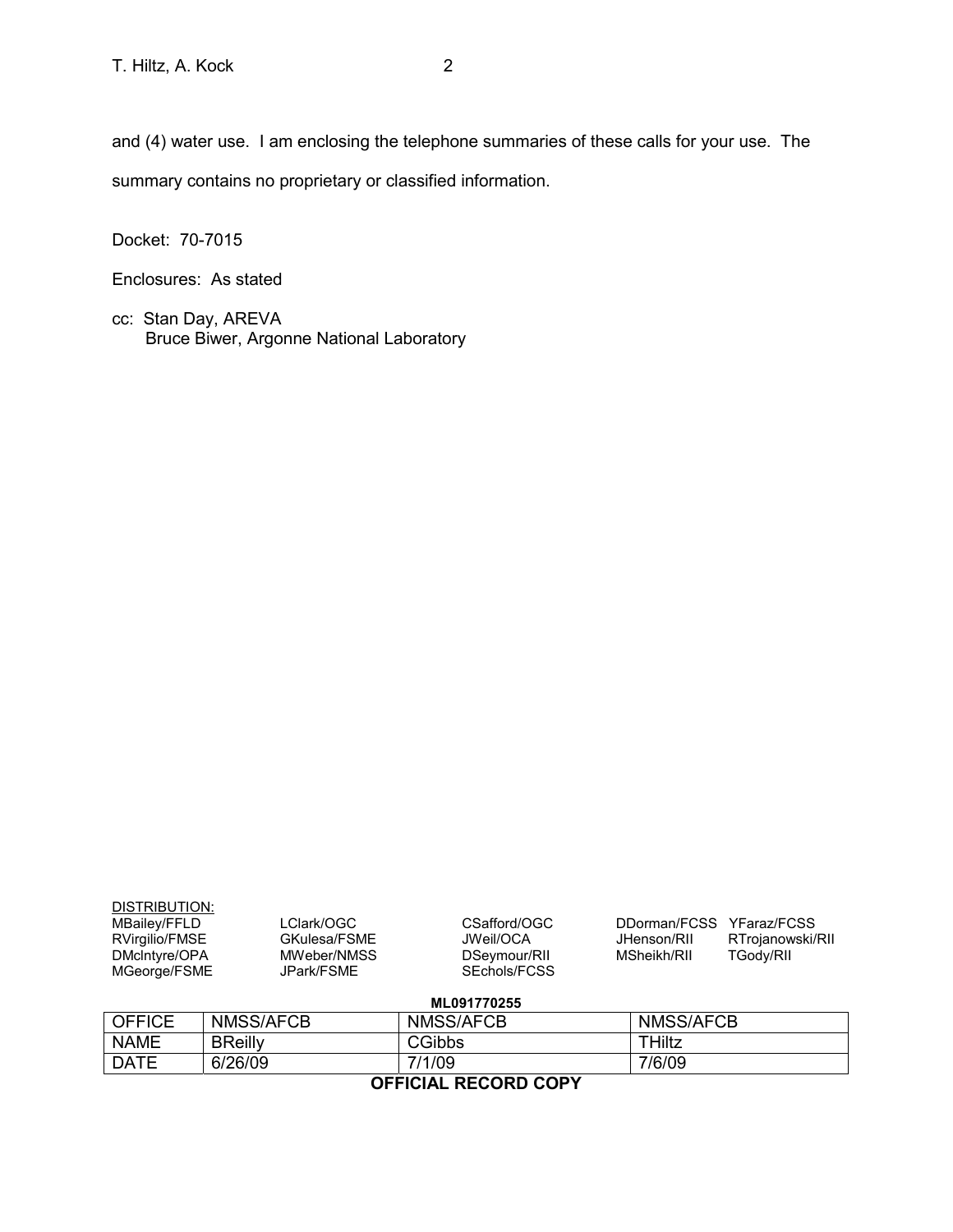#### **Environmental Review Transportation**

Date and Time: 9:00 AM (EDT); May 28, 2009

- Call Participants: B. Reilly/U.S. Nuclear Regulatory Commission (NRC)
	- G. Kulesa/NRC
	- B. Biwer/Argonne National Laboratory
	- K. Fischer/Argonne National Laboratory
	- S. Day/AREVA
	- S. Thomson/AREVA
	- A. Mancini/AREVA
	- T. Doerr/MWH

During the conference call, staff discussed NRC's information needs concerning transportation. These information needs are TR-1 and TR-2, as identified by NRC:

TR-1: Provide a subject matter expert to discuss transportation impacts, including:

- RADTRAN assumptions and calculations performed in support of incident-free and accident risk analyses for radioactive material transportation, including output files and package- or shipment-specific input parameters (i.e., radionuclide inventory and external dose rates),
- centrifuge/parts shipments (redacted from Table 4.2-3),
- projections of construction-related shipments for years 4-11 and site access traffic during decommissioning, and
- revised projections of waste removal trips resulting from the doubling of facility capacity.

For the first bullet, the AREVA staff agreed to make input files and calculations available for review, either in conjunction with, or after the site visit to the proposed facility location.

For the second bullet, AREVA staff pointed out that a value for the general number of shipments is provided on page 4.2-5 of the Environmental Report.

For the third bullet, the Argonne staff discussed that Table 4.2-4 provides projections of construction-related shipments for the first three years of construction and asked whether AREVA had considered estimates to the completion of construction (years 4 through 11). AREVA agreed to review their discussion related to Table 4.2-4 for completeness and provide supplemental information as needed. For the fourth bullet, AREVA staff agreed to confirm their revised projections, specifically Table 4.2-2, line item 5 and Page 4.2-4, second paragraph; and, Table 4.2-2, line item 1 and Page 4.2-8 to ensure consistency. AREVA will followup on these items during the site visit.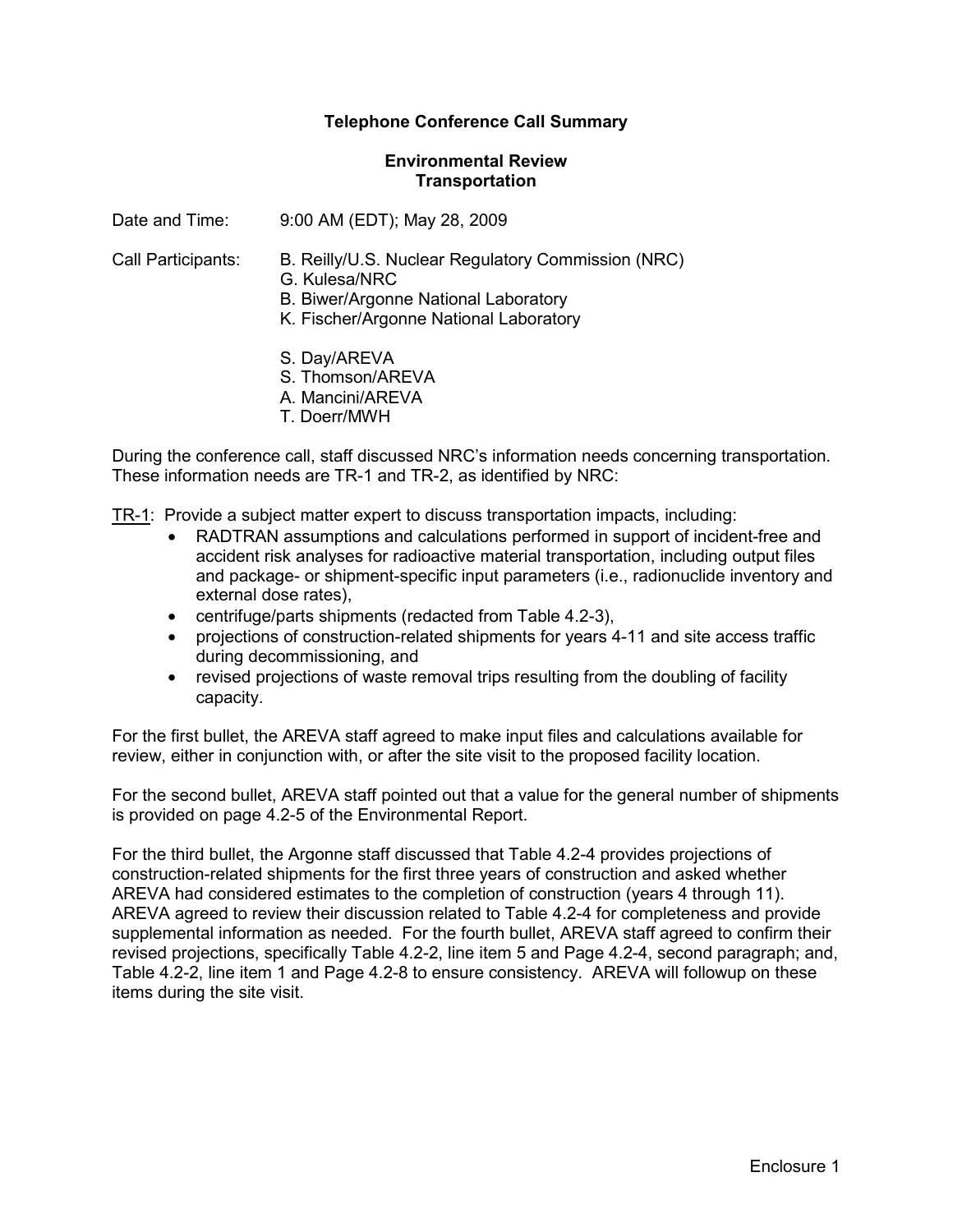- TR-2: Provide a subject matter expert to discuss the affected transportation environment, including:
	- anticipated traffic impacts from the construction of access/entrances to the proposed Eagle Rock Enrichment Facility,
	- the design capacity of the proposed shipping route to/from the proposed EREF in relation to the projected traffic increase, and
	- the number/types of radioactive material shipments currently taking place along the proposed shipping route to/from Idaho National Laboratory.

The NRC staff plans to address the first two bullets through discussions with State of Idaho transportation officials. For the third bullet, AREVA has asked Idaho National Laboratory for an estimate of shipments currently taking place.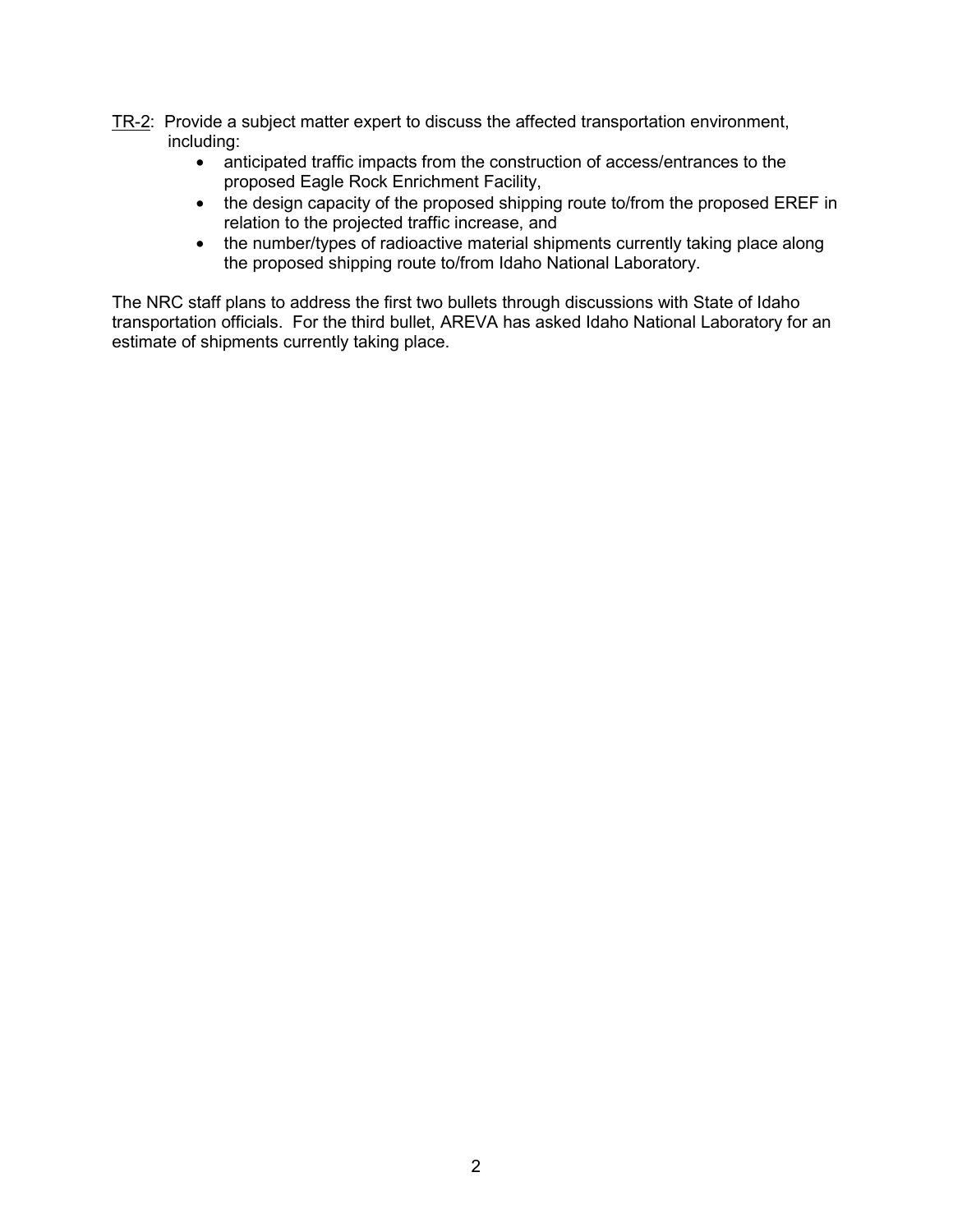#### **Environmental Review Noise**

Date and Time: 10:30 AM (EDT); May 28, 2009

- Call Participants: B. Reilly/U.S. Nuclear Regulatory Commission (NRC)
	- G. Kulesa/NRC
	- B. Biwer/Argonne National Laboratory
	- R. Kolpa/Argonne National Laboratory
	- S. Day/AREVA
	- S. Thomson/AREVA
	- T. Doerr/MWH
	- G. van Noordennen/AREVA

During the conference call, staff discussed AREVA's approach for considering the impacts of noise and NRC's information needs, identified as NO-1 through NO-5.

NO-1: Sections 4.5 and 4.7 provide details of vehicles and equipment used in construction and summary estimates of resulting construction-related noise. Provide additional details on the weather conditions (e.g. the existence of a temperature inversion, extent of cloud cover) presumed to exist in estimating the construction-related noise levels that were provided; provide additional details on the noise impacts of blasting and pile driving (number of events, estimated impulse noise from blasting events, location of blasting and pile driving activities relative to site boundaries); and provide an estimate of construction-related noise impacts on those occasions where construction extends into nighttime periods.

The AREVA staff discussed that they used NUREG-1748, as well as considered the Environmental Reports submitted to NRC to support the license applications for LES and USEC. For construction, AREVA considered the most likely types of construction equipment to be used and approximated the noise levels of the equipment with the largest profile, at the closest boundary. AREVA also obtained some general information from an existing AREVA facility in Europe and used it as a general comparison for the noise profile for the proposed facility.

- NO-2: Provide manufacturer's specifications or best estimates regarding noise signatures of major pieces of processing equipment (air compressors, chillers, roof fans, cooling water pumps, material transfer pumps, centrifuges, etc.) listed in Section 4.7.2; identify all equipment that will be operating outside of a building, including any noise shielding such equipment may have.
- NO-3: Please include a discussion on the expected performance of Cascade Hall building construction materials (steel walls and insulated sandwich panels) for noise control.

The AREVA staff suggested that details about equipment and the construction materials can be found in the Integrated Safety Analysis Summary, specifically Section 3.3.1.1.2. AREVA will follow up on information on the construction of the cascade halls and the effect it has on noise.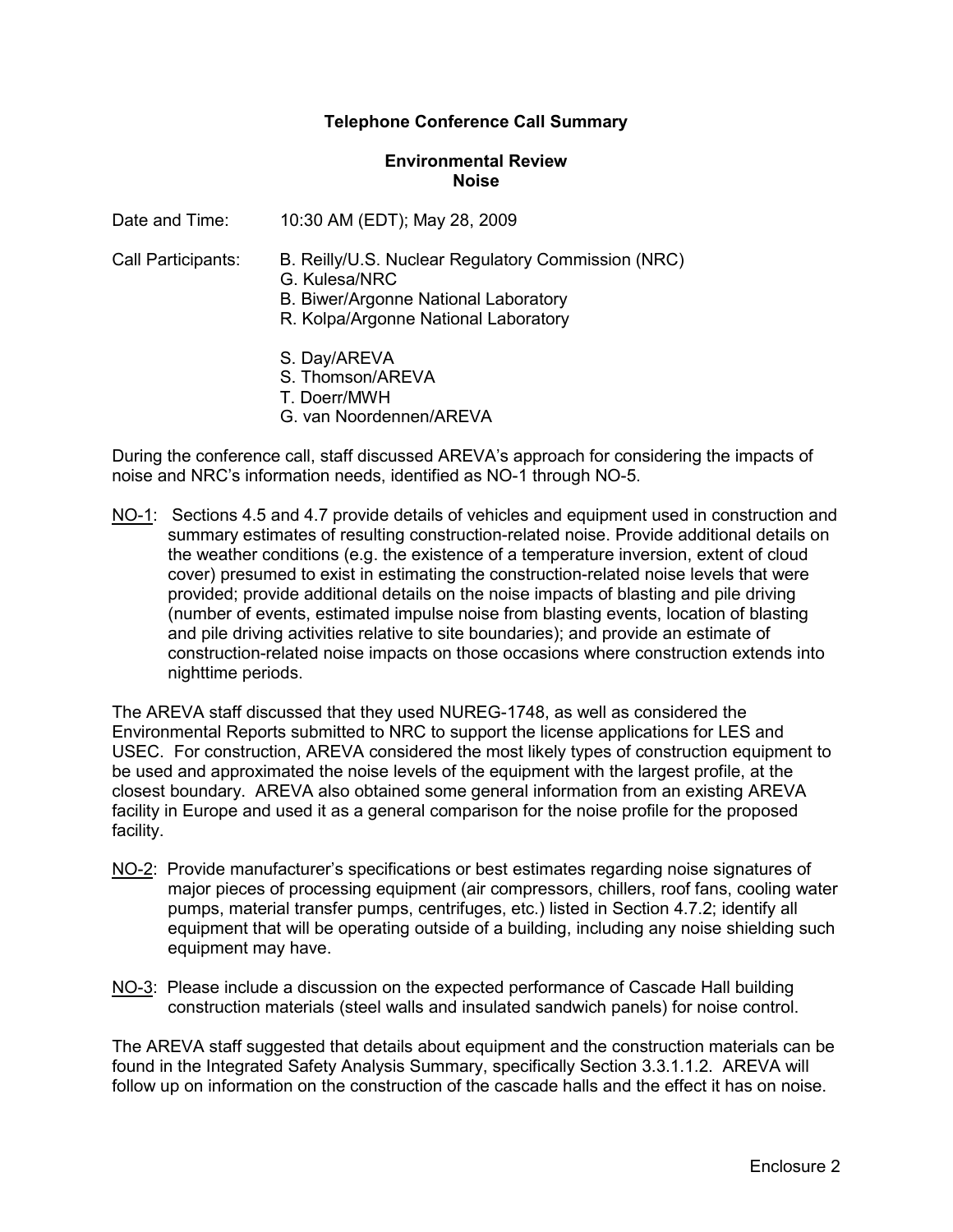- NO-4: Section 4.5.4 provides an estimate of noise levels at the site boundaries during operation. Clarify whether production will occur during one, two, or three shifts and whether the noise levels presented represent daytime or nighttime values. Identify the weather conditions presumed to exist in estimating this value.
- NO-5: Noise mitigation strategies discussed in Section 4.7.5 rely, in part, on sound pressure levels decreasing by 6 dB with each doubling of distance from the noise source. Please provide an expanded discussion on how the extant land surface conditions and topography at the site (including alterations to land surfaces as a result of facility construction) may alter that attenuation rate.

The AREVA staff reported that the noise levels were estimated conservatively, assuming the noise profile of the largest piece of equipment, located closest to a site boundary. Nighttime values were not considered. AREVA has not completed its planning for construction, but it is likely construction will occur over three shifts as needed. AREVA will verify what controls for noise may be put in place, taking into consideration parameters such as time of day and cloud cover. The site is surrounded by open grazing land with the closest home about 4.5 miles to the east. Idaho National Laboratory is about 10 miles away. Land cover includes big sage brush and the topography is rolling. Section 4.5.3 of the Environmental Report provides information concerning the area of disturbance to the land, including the amount of vegetation that would be cleared.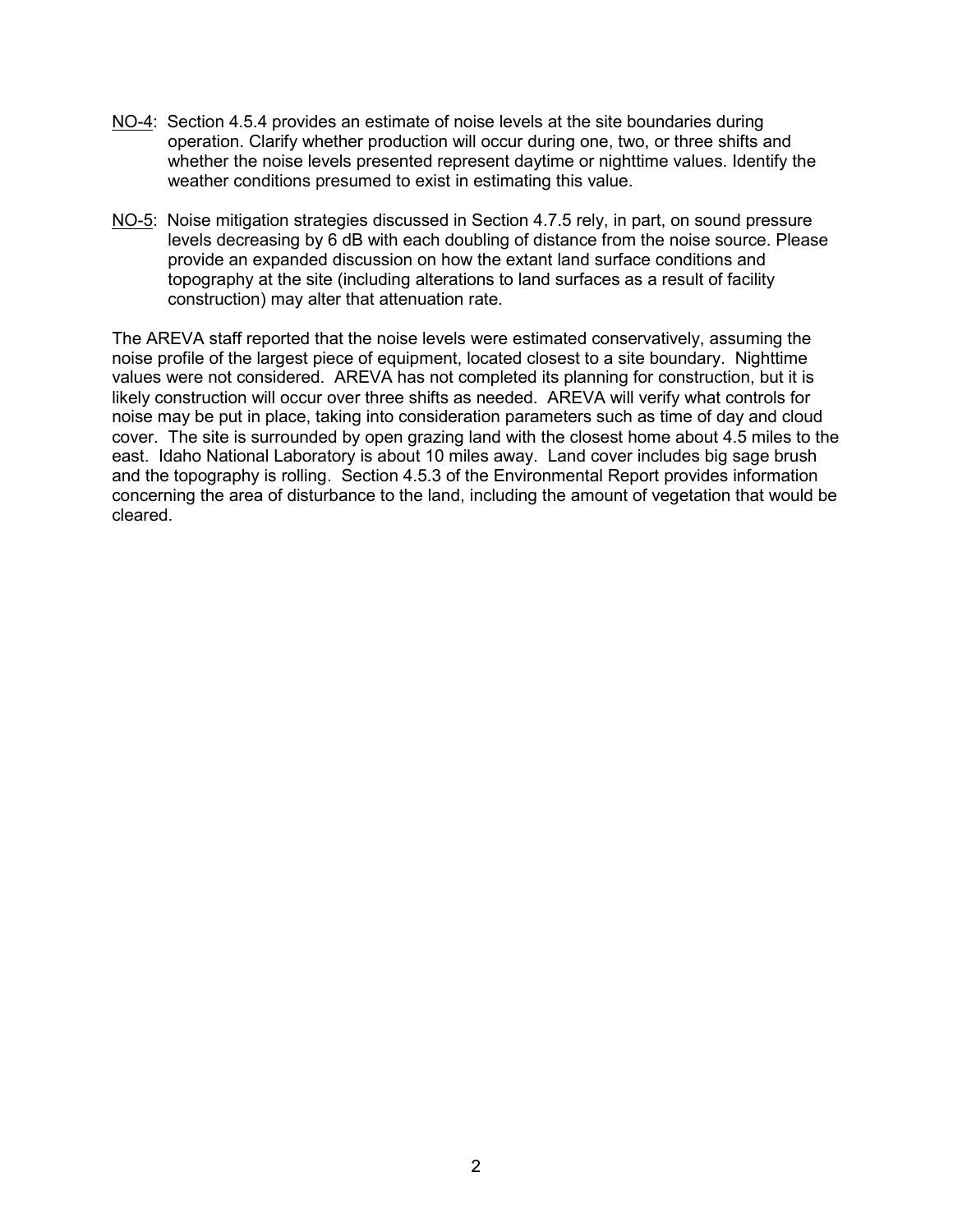#### **Environmental Review Air Quality**

Date and Time: 11:30 AM (EDT); May 28, 2009

- Call Participants: B. Reilly/U.S. Nuclear Regulatory Commission (NRC)
	- G. Kulesa/NRC
	- B. Biwer/Argonne National Laboratory
	- R. Kolpa/Argonne National Laboratory
	- S. Day/AREVA
	- S. Thomson/AREVA
	- P. Ballard/AREVA
	- M. Wurmbrand/AREVA
	- M. Bandeira/ NTS
	- M. Majidian/AREVA

During the conference call, staff discussed NRC's information needs for the environmental review concerning the topic of air quality. These information needs are AQ-1 through AQ-6, as identified by NRC:

AQ-1: For the construction period, provide a subject matter expert who can provide details on dust suppression, foundation excavations, on-site fuel storage and dispensing, impacts to visibility at the closest Class I area, and remediation of disturbed land surfaces.

Argonne and AREVA staff discussed the information needed and AREVA agreed to discuss the control of fugitive dust and excavation techniques during the site visit. AREVA staff also indicated that they were gathering information internally concerning on-site fuel storage during construction, and if necessary, would supplement the environmental report.

AQ-2: Provide a subject matter expert who can discuss air quality impacts during the period when construction and operation overlap.

NRC and AREVA staff agreed that this topic should be discussed in conjunction with the site visit.

AQ-5: Provide a copy of the permit application submitted to the Idaho Department of Environmental Quality/Air Quality Division (IDEQ/AQD) (reference IDAPA 2008i) (or any petition for categorization as a minor source of criteria pollutants or hazardous air pollutants that may also have been submitted).

AREVA stated that they had not submitted any permit applications to IDEQ/AQD. The reference cites a portion of Idaho's Administrative Code.

- AQ-6: For the operational period, please make available an expert who can provide additional details on the following:
	- Specifications preventative maintenance schedules, and details of fuel support (type, percent sulfur, tank type and size, expected annual throughput) for emergency generators and internal combustion engines.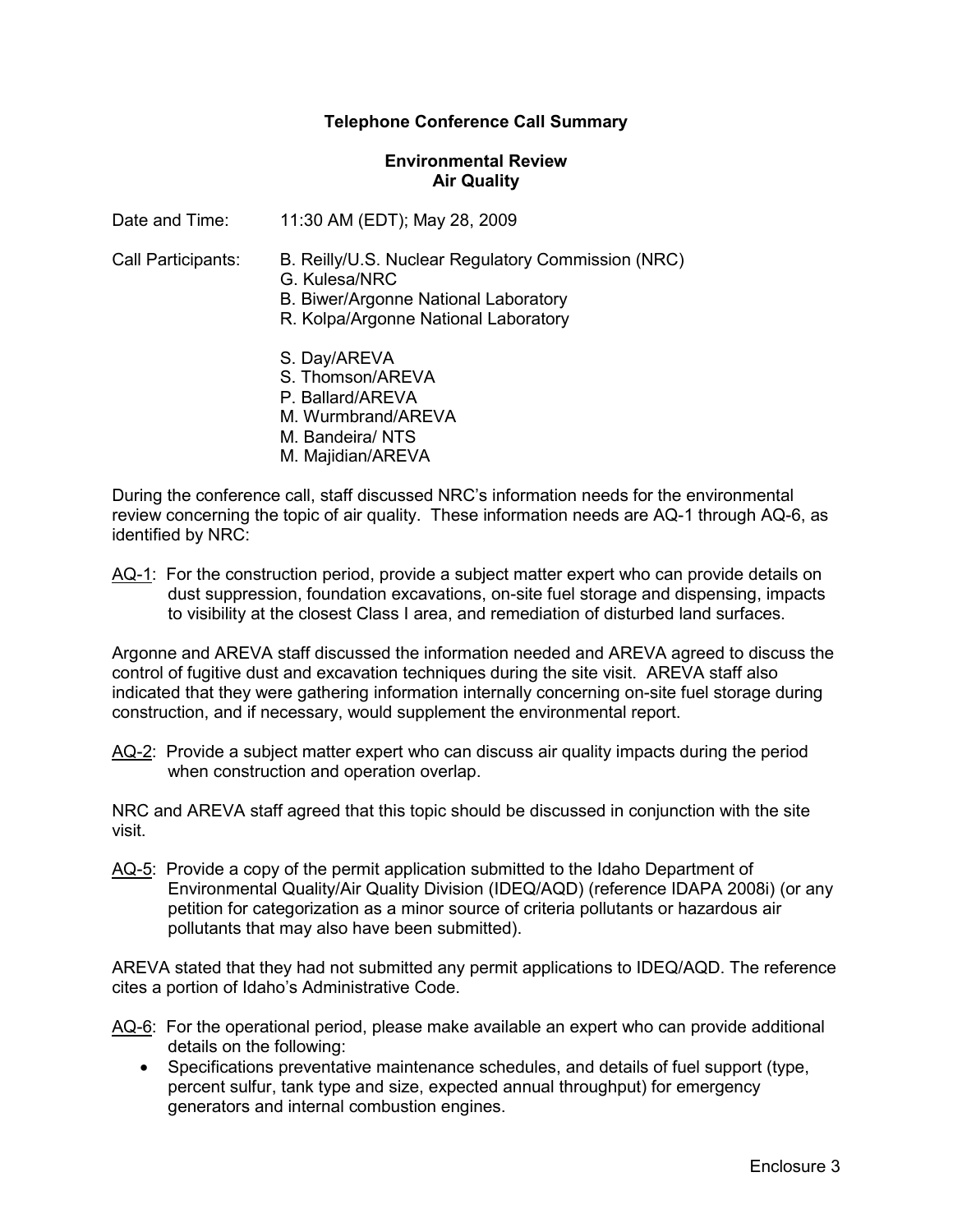- An inventory of hazardous air pollutant sources and estimated emissions.
- Additional details on the gaseous effluent ventilation system (control equipment, physical and chemical parameters of the exhaust gas [chemical constituency, temperature, volumetric flow, speed, temperature], annual hours of operation).
- Additional details and potential for air emissions related to centrifuge cooling systems, cylinder cleaning activities, solid waste management, vacuum pump rebuilding, valve and pump dismantling workshop, mechanical, electrical and instrument shop, and chemical trap workshop.
- Expected performance specifications for high efficiency particulate air filters and charcoal filters serving the Technical Support Building (TSB) Gaseous Effluent Ventilation system.
- Additional details on the pollution control devices and their expected performance for the TSB Contaminated Air heating, ventilation and air conditioning system exhaust.

AREVA agreed that an expert would be available during the site visit for further discussion. AREVA also identified additional information as being available in the Integrated Safety Analysis Summary, specifically Sections 3.4.9.1, 3.5.5, and 3.4.